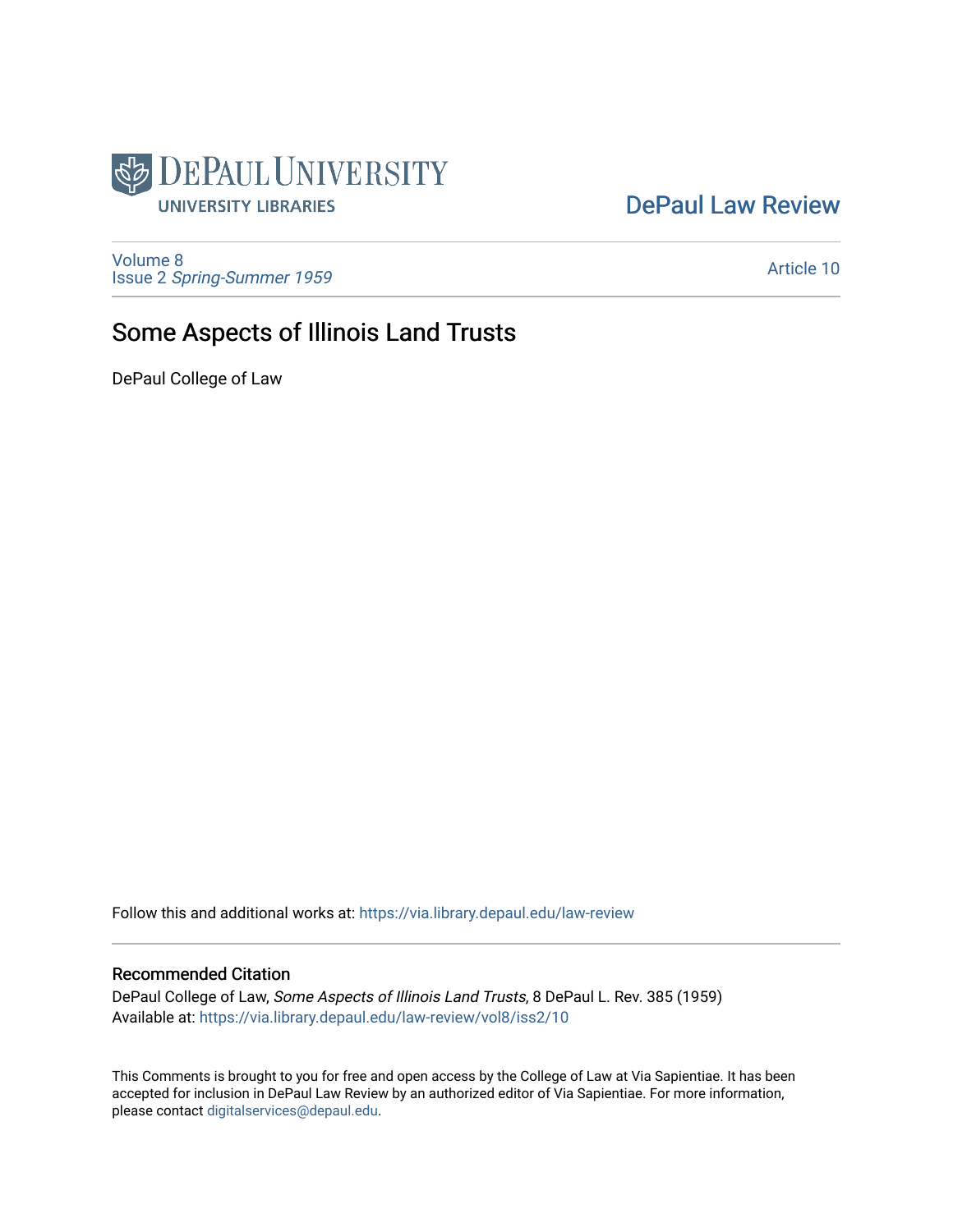ment of procedural rules adopted by the Department of State as a result of the failure of Congress to legislate specifically on the matter.<sup>44</sup>

44 Legislation is also needed on the issue of requiring an affidavit as to Communist associations to be filed on the part of an applicant. As stated above, supra at footnote 3, this problem played an important role in the Kent and Briehl cases. The Appellate Court for the District of Columbia in Briehl v. Dulles, 248 F.2d 561 (App. D.C., 1957), decided such affidavit, the requirement of which would come prior to any actual allegations of Communist activities, and by which the applicant was not entitled to be confronted with witnesses and evidence sustaining the Secretary's suggestion of Communist affiliations, was not in violation of due process. The point was resolved on two bases: (1) Applying the rules of civil procedure, it is found that applicant must raise the issue of facts as to his Communist affiliations, in order to get an evidentiary hearing on the facts. (2) It is customary to require applicants to supply pertinent information under oath. There is no reason to treat a passport application differently. Chief Judge Edgerton, dissenting, pointed out the critical factual differences between this case, where the liberty to travel is made subject to restraints, and prior cases dealing, for example, with the retainment of State employment [as in Garner v. Board of Public Works of Los Angeles, 341 U.S. 716 (1951) *.*

The Supreme Court did not consider the issue, since it solved the Kent and Briehl cases, as it did the Dayton case, on the basis of lack of authority on the part of the Secretary of State to deny passports on the grounds of Communism. Thus, some definite statement, promulgated by Congress, or issued by the Secretary with power derived from Congress is necessary. Both will necessarily be subject to Constitutional interpretation by the Court.

## SOME ASPECTS OF ILLINOIS LAND TRUSTS

#### **INTRODUCTION**

The last half-century has seen the development in Illinois of a rather curious type of trust; namely, the Illinois land trust. Based on a liberal application of fundamental common law principles, it offers many advantages in the holding of real property and estate planning.<sup>1</sup>

Under a typical Illinois land trust agreement, the beneficiary retains the right to possession and control over the real estate, including the full power of management. He collects and distributes the income, leases, insures, develops, finances and directs the sale of the property as he sees fit. He may terminate the trust when he desires or may add property to the trust when he wishes. The beneficiary has exclusive and full powers in these matters. The trustee may execute deeds and mortgages or otherwise deal with the real estate only upon the written direction of the beneficiary. The beneficial interest is assignable and transferrable with the same facility as a stock certificate. Since it is assignable, the beneficial interest can be

**<sup>1</sup>**An Illinois land trust may be created by anyone who desires it. It is generally known as an excellent procedure for holding real estate by syndicates, subdividers, builders, industrial concerns, partnerships, associations, professional groups, societies and corporations. For a thorough discussion of Illinois land trusts and their present popularity in Florida, see Caplan, The Law of Land Trusts (Central Bank & Trust Co., Florida, 1958).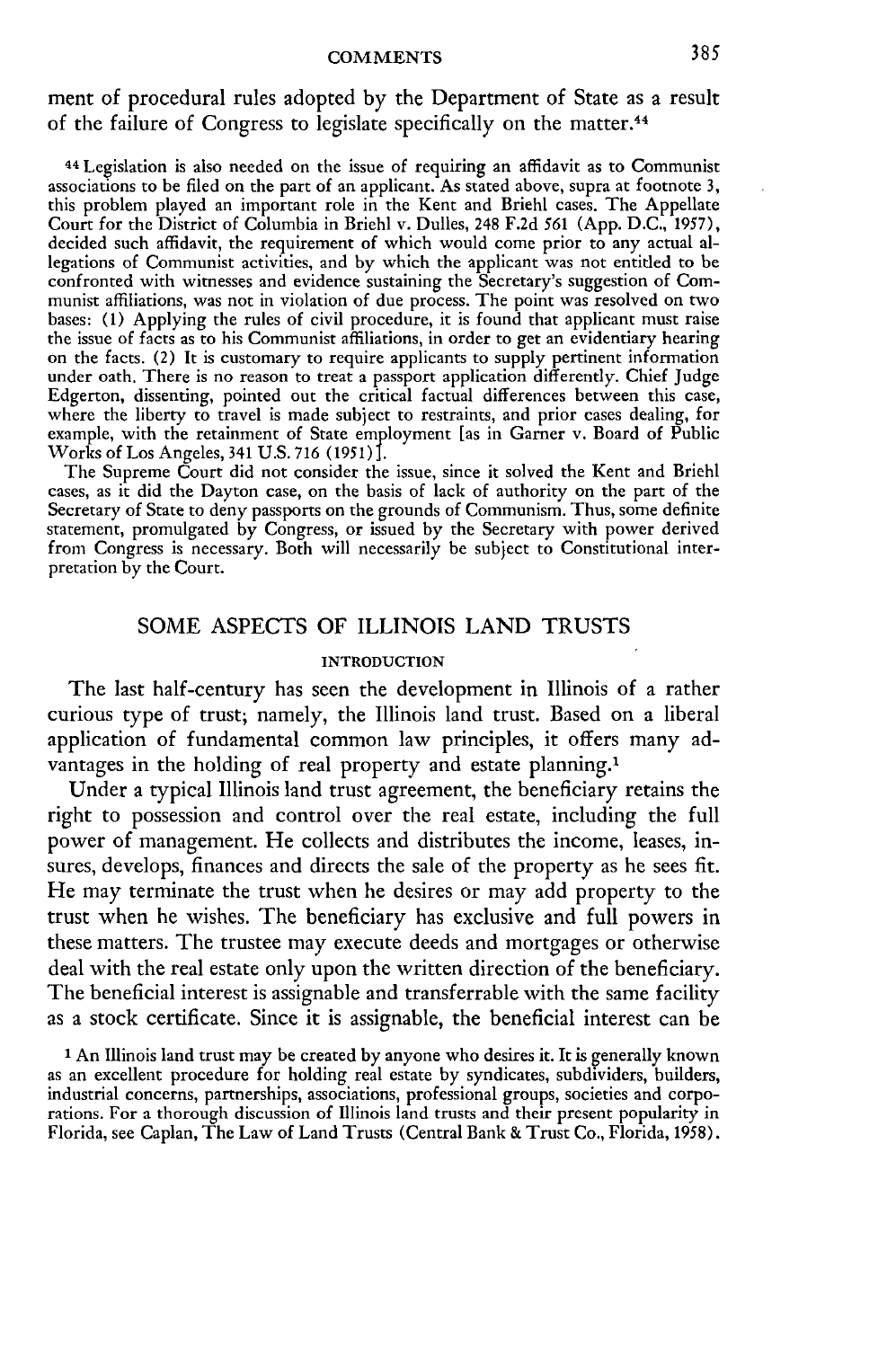pledged as collateral security. The identity of the beneficiary does not appear on public record, inasmuch as the tract books record only the identity of the holder of the legal title-the trustee. A court in a proper proceeding may, however, direct the trustee to disclose the names of the beneficiaries.

Many of the advantages of the Illinois land trust stem from the fact that the interest of the beneficiary is personal property, i.e., a beneficial interest in the rents, issues and proceeds of the land. As such, it may be assigned without the signature of the spouse. And, like all intestate personalty, it passes on the death of the beneficiary to his personal representative and not to his heirs at law, thereby dispensing with the tedious rigors of probate proceedings.

A more detailed analysis of the nature and practical merits of the Illinois land trust follows. Attention will be given to some of the differences between it and the more familiar common law land trust.

## **INTEREST OF THE CESTUI QUE TRUST**

Most of us have come across words to the effect that when the corpus of a trust is real estate there is a "split of title," the trustee having legal title to the property and the cestui que trust equitable title. This is a good, though sometimes not an entirely accurate statement of the mechanics of a common law land trust.<sup>2</sup> The beneficiary's interest is an equitable one in the real property. In an Illinois land trust, however, the *full* title to the realty is vested in the trustee. The beneficiary is specifically designated to have no right, title or interest in the real estate, either legal or equitable. Under the trust agreement his interest consists solely of: *(a)* A power of direction to deal with the title to the property and to manage and control it, and *(b)* The right to receive the proceeds from rentals, mortgages, sales or other dispositions of the property. Such right in the avails of the property is stated to be personal property.

Although the Illinois land trust was apparently created in 1891,<sup>3</sup> the first Illinois case thereon was *Kerr v. Kotz,4* a 1920 appellate court abstract **de**cision, which upheld the basic theory of such a land trust. Six years later in *Duncanson v. Lill,"* the Illinois Supreme Court for the first time held that the cestui's interest is personal property. In that case, the original beneficiary of an Illinois land trust assigned his interest to a creditor to

2 Where the res itself is an equitable interest, neither the beneficiary nor the trustee has legal title. It is perhaps best to say that the trustee is the nominal, while the beneficiary is the beneficial owner of the property. See Snell's Principles of Equity (22nd Edition, 1939) at **p. 68.**

a Garrett, Land Trusts (Chicago Title & Trust Co., 1957). The trustee was Cook County Abstract & Trust Co., one of the predecessors of the Chicago Title & Trust Co.

**4 218 Ill.** App. 654 (1920). **5** 322 Ill. **528,** 153 **N.E. 618** (1926).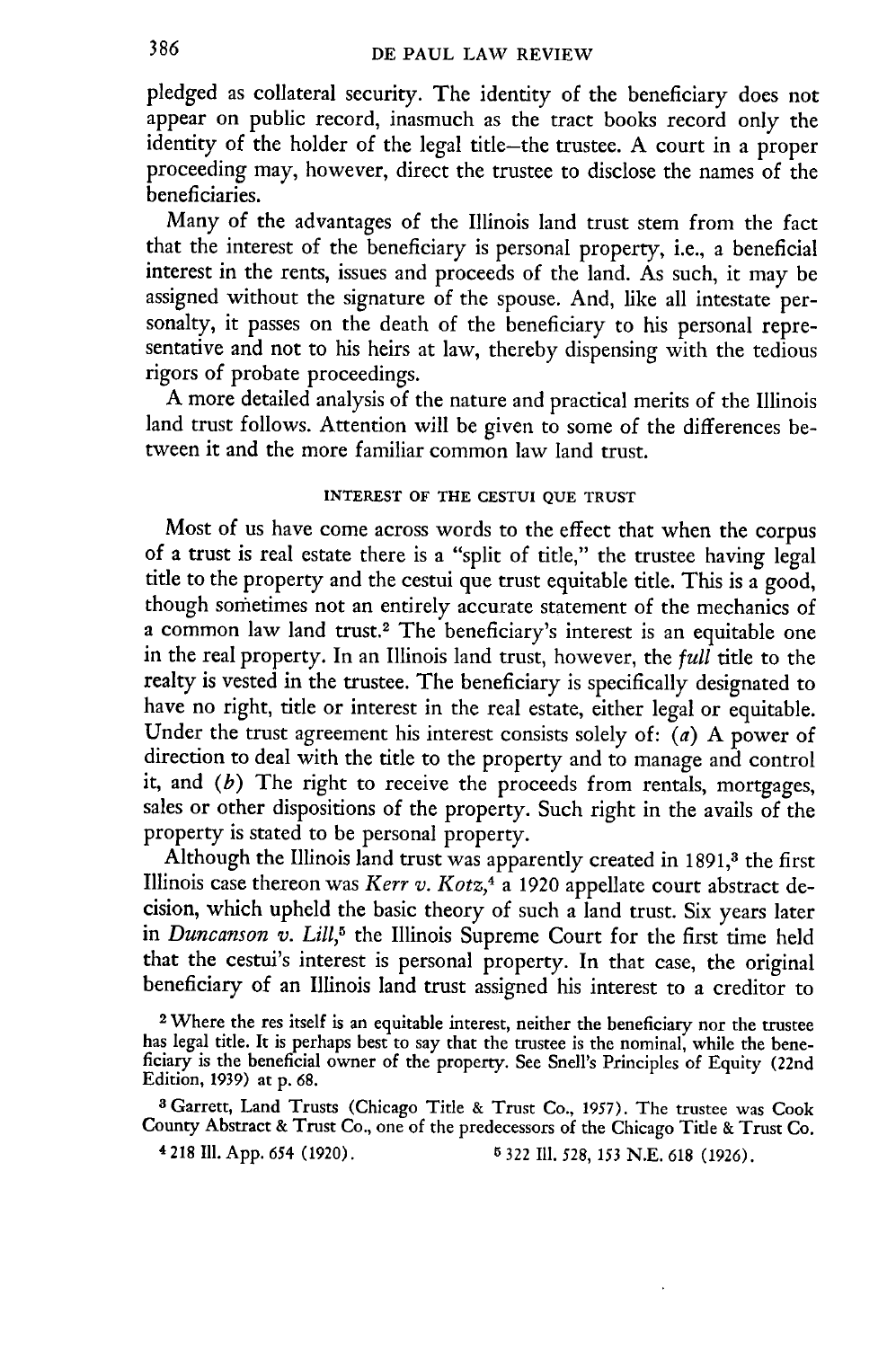satisfy a debt. By separate agreement, such assignee was given authority to sell the beneficial interest and, if sold within two years, was to receive half the proceeds as compensation. Eighteen months later the assignee contracted to sell the interest to a third person, but later refused to perform. The original beneficiary filed a bill for specific performance in the Superior Court of Cook County. Unsuccessful, he appealed directly to the Supreme Court of Illinois, on the theory that a freehold was involved.<sup>6</sup> In denying jurisdiction and transferring the appeal to the appellate court, the court said:

By the deed of trust the entire legal and equitable title to the property was expressly vested in the trustee, and the interest of each and every beneficiary, and of all persons claiming under them, was declared to be personal property.... The assignees merely took the place of the assignors as beneficiaries under the trust agreement and the trust continued to exist. The acquisition of those rights by the assignees effected no change or transfer of the title to the real estate. . **.** .**If** the decree sought were entered appellants would not gain and appellees would not lose a freehold. . . . Hence a freehold is not here involved and this court is without jurisdiction **.... 7**

This statement shows the great difference between a common law trust and the Illinois land trust.

In *Gordon v. Gordon,8* the beneficiary of a land trust deserted his wife and moved to California. His wife was successful in obtaining a decree of separate maintenance with alimony. On the theory that the husband had an attachable interest in the trust real estate located in Illinois, the lower court ordered it sequestered to enforce payment of the alimony. When the trustee refused to allow court appointed commissioners to obtain control of the property, the court ordered the trustee to convey the land to the commissioners. The trustee appealed from this order, arguing that the beneficiary's interest was personal property, though not so specified in the trust agreement, and as such was outside the territorial jurisdiction of the Illinois courts. In affirming the lower court, it was stated:

The nature of a beneficiary's interest is dependent upon the terms of the trust agreement. In the absence of an express provision to the contrary, the beneficiary is ordinarily the owner of the trust *res.* If the corpus of the trust is real property, the interest of the beneficiary is also real property.9

From this statement of the court, it is apparent that in order for the interest of the cestui to be personal property it must be expressly so provided by appropriate language in the trust agreement. Language commonly in use to achieve such purpose is: *The interest of any beneficiary hereunder*

**6 111.** Rev. Stat. (1957) c. 110, § *75:* **"...** . Appeals shall be taken directly to the Supreme Court... in all cases in which a **...** freehold... is involved...."

**7** 322 **111.** 528, 533, 153 N.E. 618, 620 (1926).

**8** 6 Ill.2d 572, 129 N.E.2d 706 (1955). **9** Ibid., at *575,* 708.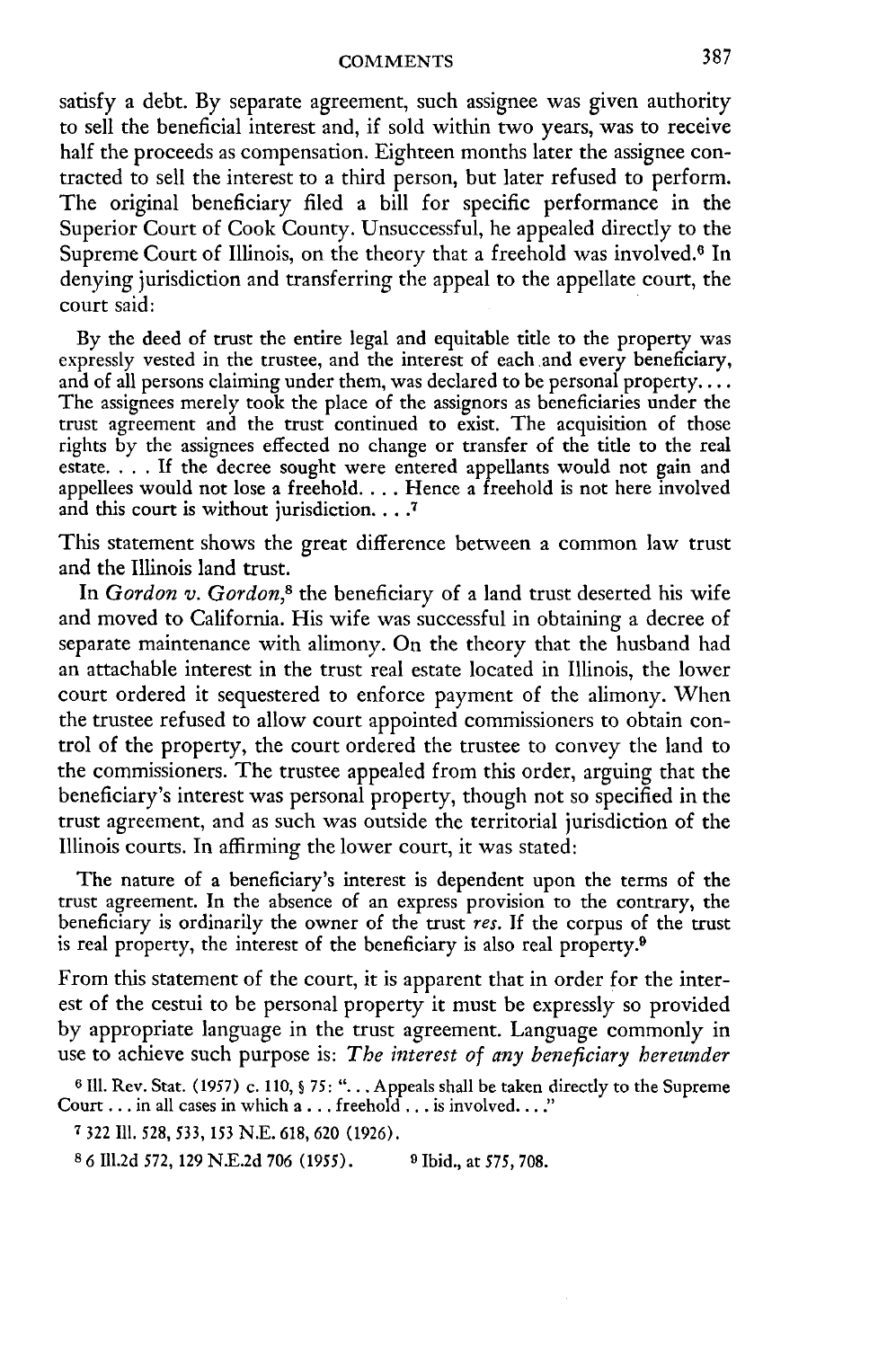### DE **PAUL** LAW REVIEW

*shall consist solely of a power of direction to deal with the title to said property and to manage and control it as hereinafter provided, and that such right in the avails of said property shall be deemed personal property, and may be assigned and transferred as such.* Without such specific terms, the common law rule that the cestui que trust has an equitable interest in the res itself will apply, as in the *Gordon* case.

## **THE STATUTE OF USES**

The modern day trust evolved from the common law use, a device originated in England whereby legal title was held by one for the use or benefit of another. Because the use was designed to circumvent such established rules as primogeniture and feudal duties owing to the King, Parliament adopted the Statute of Uses in *1536* in an effort, to curtail among other things, the widespread popularity of uses.<sup>10</sup> By the Statute of Uses, the holder of the use became holder of the legal estate of the same character as the equitable or use estate which he formerly owned. Thus, if A enfeoffed to B and his heirs for the use of C and his heirs, the Statute would operate to execute the use in C, giving him a legal estate in fee simple and leaving B with nothing. However, in *1545* the English courts decided that the Statute of Uses did not apply to an active use or trust.<sup>11</sup> The Statute of Uses, in practically verbatim form, was made part of the law of Illinois.<sup>12</sup>

A trust is active when the trustee has duties to perform. The majority of American courts hold that a trust is active where the only duty of the trustee is to eventually convey title.<sup>13</sup>

As demonstrated in *Chicago Title & Trust Company v. Mercantile Trust & Savings Bank,<sup>14</sup>*the Illinois courts hold the Statute of Uses inapplicable to land trusts for two reasons. Under the trust agreement in this case the trustee was to sell any property that might be remaining in the trust estate after twenty years, and distribute the proceeds among the beneficiaries. Plaintiff was awarded a personal judgment against the beneficiary. Shortly thereafter the beneficiary directed the trustee to manage the land, as he was empowered to do under the trust agreement. When the mortgagee brought suit to foreclose on the land, plaintiff consolidated in the action, claiming a prior lien. He contended that the trust was passive and therefore executed by the Statute of Uses, leaving the beneficiary with a legal estate in land subject to a judgment lien. Plaintiff appealed from an adverse judgment. The appellate court affirmed and held that

**10 27** Hen. VIII, c. 10 *(1536).*

**11 1** American Law of Property § 1.29 (1952). The case citation is unavailable, although Brooke's Abridgement, "Feffementes al uses," refers to a case to that effect, dated 1545.

12 **111.** Rev. Star. (1957) c. 30, § 3.

**<sup>13</sup>**Rest., Trusts § 69 (1935); Crow v. Crow, 348 Il1. 241, 180 N.E. 877 (1932).

14 300 Ill. App. 329, 20 N.E.2d 992 (1939).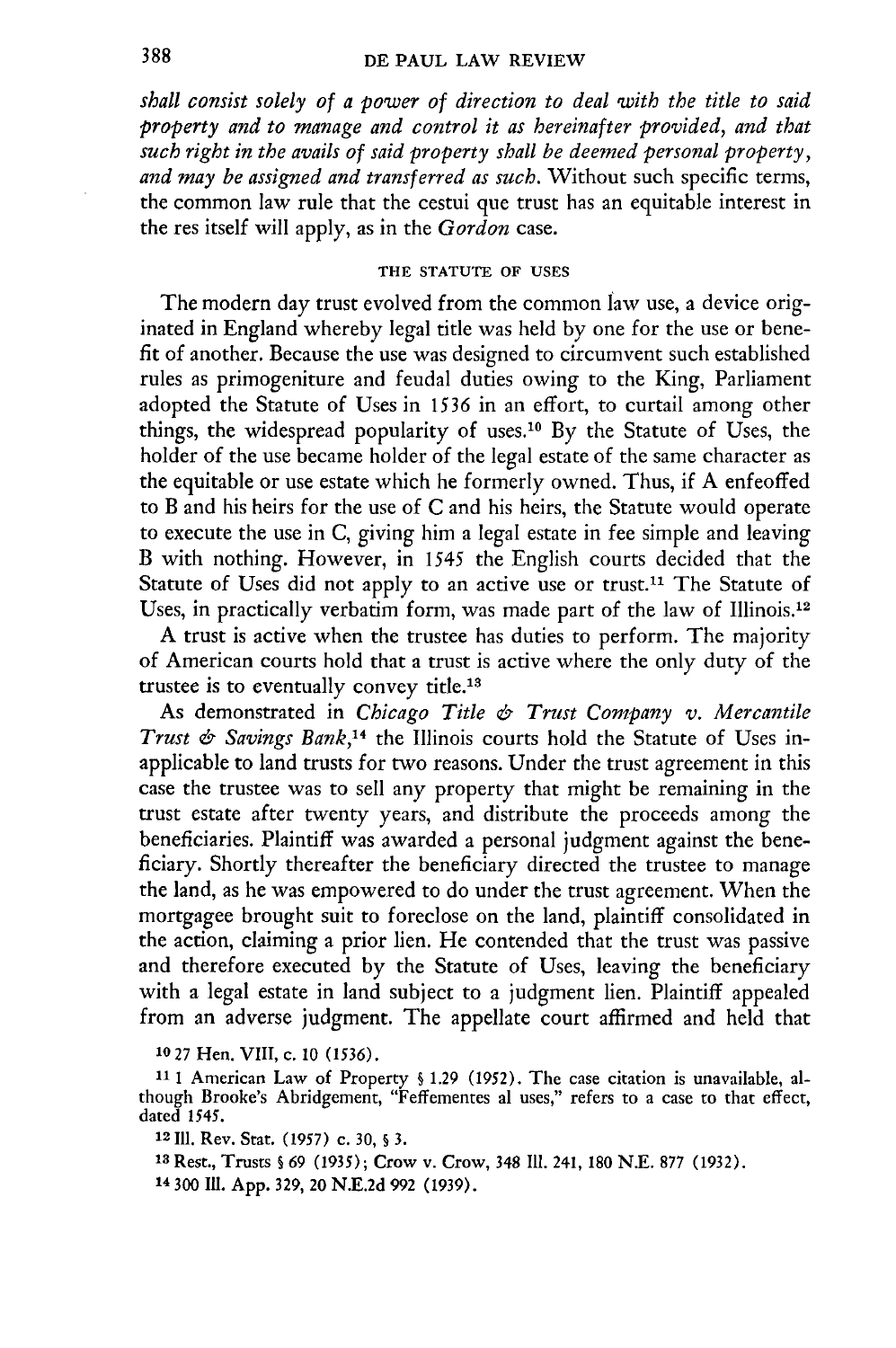the Statute of Uses did not apply because **(1)** the trust was not passive inasmuch as the trustee had the duty to make conveyances during the life of the trust upon direction from the cestui que trust, and to sell and convey any remaining realty after twenty years; and (2) the Statute of Uses does not operate upon personal property, but only upon real property. The court remarked to the effect that it made no difference that the beneficiary had the power to direct the trustee to convey the realty to himself, for, until such reconversion, his interest remained personal property.

This liberal interpretation of the Statute of Uses by the Illinois courts with respect to the duties of the trustee is undoubtedly the life-blood of the Illinois land trust. As pointed out in a publication of the Chicago Title & Trust Company:

The Illinois courts have considered and approved of land trusts in a number of decisions, but they have set out no new principles. They have applied settled law. But there are legal hurdles which must be passed before land trusts can be safely utilized. For example, a decision that would apply the Statute of Uses too strictly would sink the land trust without a trace.<sup>15</sup>

## **THE PARTITION CASES**

Partition will not lie with respect to property held in an Illinois land trust. In *Aronson v. Olsen*,<sup>16</sup> the deed of trust placed the entire legal and equitable title in the trustee, and the interest of each beneficiary was declared to be personal property. It was expressly stipulated that no beneficiary should have any right, title or interest in any portion of the real estate.<sup>17</sup> The Supreme Court denied the beneficiaries' complaint for partition on the ground that they had no such interest in the land, legal or equitable, as would authorize them to partition the premises.

When the trustee did not sell trust property remaining after twenty years as directed in the trust agreement, the beneficiaries brought suit for partition in *Breen v. Breen.*<sup>18</sup> The court held that the trustee had a reasonable time to sell the property and that until that time the trust did not expire so as to vest legal and equitable titles in the beneficiaries sufficient to entitle them to a partition.

#### LIABILITY FOR **NEGLIGENCE**

If Mr. X, exercising al? due care and caution for his own safety, is injured due to the negligent maintenance of property held in an Illinois land trust, against whom may he enforce an action for negligence? This ques-

**<sup>15</sup>**Garrett, Land Trusts (Chicago Title & Trust Co., 1957).

**16** 348 **111.** 26, 180,N.E. 565 (1932).

<sup>17</sup> The deed in trust stated: ". . . [The] interest of any beneficiary hereunder shall consist solely of the right to receive the proceeds from rentals or from sales of said premises, and that such right in the avails of said property shall be deemed to be personal property...."

**18** 411 Ill. 206, 103 N.E.2d *625* (1952).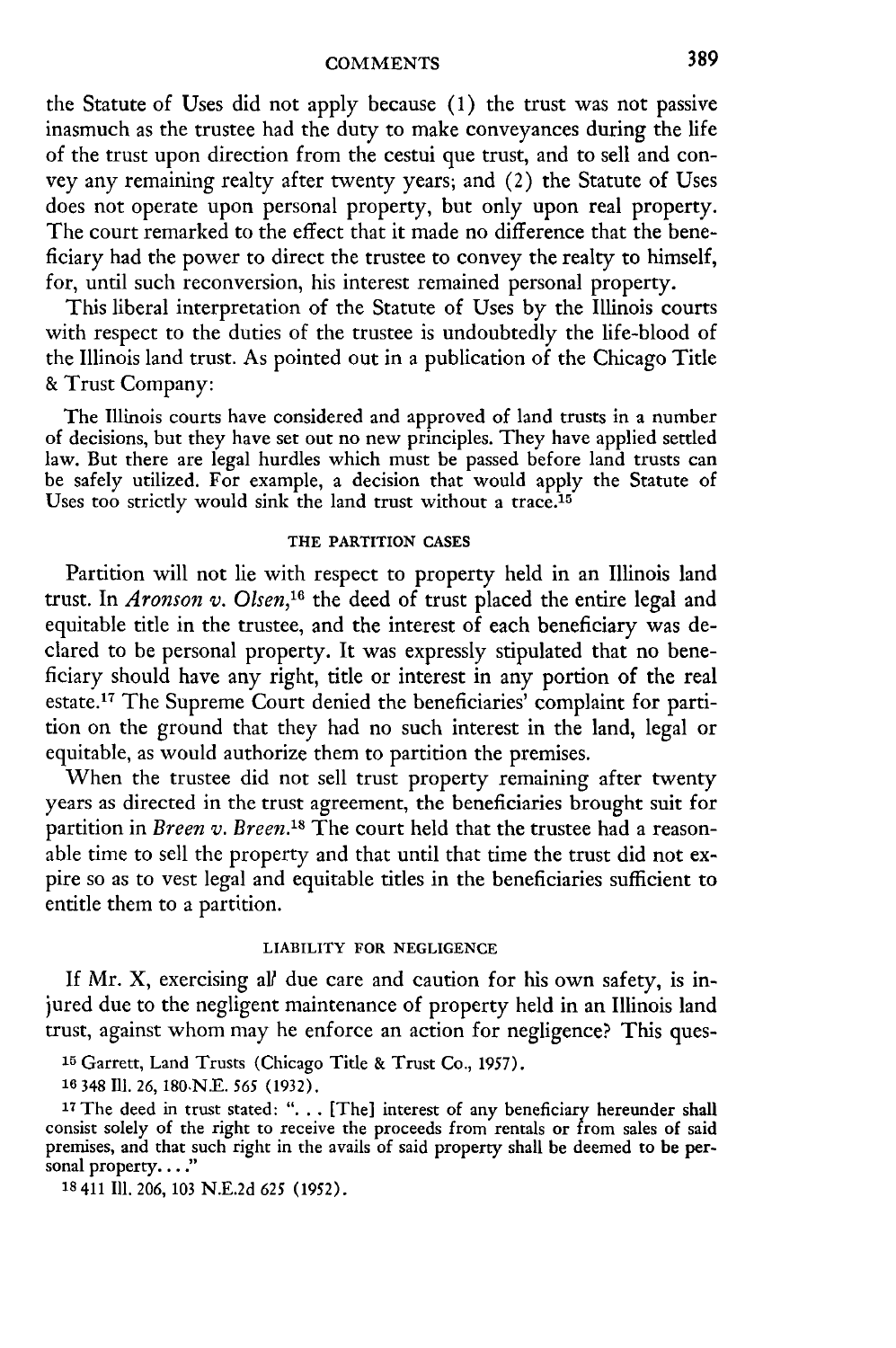tion is not easily answered. But the following may be helpful in determining his rights against the trustee.

The only fully reported case shedding some light on the Illinois land trust situation relative to liability for negligence is the **1935** Appellate Court decision of *Brazowski v. Chicago Title & Trust Co.19* In that case the trustee's only duty was to hold title and deal with it in accordance with the dictates of the beneficiaries. The beneficiaries **by** the trust agreement were expressly given the right to "management and control of said property and the selling, renting and handling thereof." Upon the direction of the beneficiaries, the trustee leased the premises to a tenant. While the premises were so occupied plaintiff was injured on a broken fence. The appellate court reversed a judgment in negligence against the trustee, and held that in order to hold the trustee liable for such torts he must not only have legal title, but also a right or duty with respect to control, management or possession of the premises. The court said:

**[W]e** therefore conclude that *the trustee, at the time of the accident, bad neither the right to, nor the actual possession or control of the premises,* upon which the injury occurred. It is a fundamental rule that the liability to pay damages for negligence arises out of the existence of a duty and a breach thereof. . . . The duty in the case at bar would, of necessity, arise out of the fact of possession and control, and can be attributed only to the person who has the possession and control.<sup>20</sup>

As mentioned above, a typical Illinois land trust agreement gives the beneficiary full and exclusive rights to occupy, manage and control the trust property. The trustee is a mere repository of the legal and equitable title, pledged to deal with it upon direction of the beneficiaries. Thus, except where a special statute such as the Dram Shop Act might control,<sup>21</sup> the result in *Brazowski* would seem to obtain in all such Illinois land trust cases. That is, a third person injured due to the negligent operation of the trust premises cannot recover in an action against the trustee. The trustee would justifiably rely on this twenty-four year old "sleeper case" to free itself from liability. The obvious question therefore is: Who *is* liable? Often the beneficiary is not in actual possession of the property; he may be living in another state and managing the property through an agent. Can the third person recover against such beneficiary, or must he look to a tenant in possession? Is a clause in a lease of the trust property relative to the duty to repair or keep in a safe condition controlling? These questions

**19 280 Ill. App. 293 (1935);** noted in **13** Chi.-Kent L.R. **(1935).**

**20** Ibid., at *305* (emphasis supplied).

21 Under **§** *135* of the Dram Shop Act, **Ill.** Rev. Star. **(1957)** c. 43, which makes the "owner" of the premises liable for injuries where such owner knowingly permits intoxicating liquor to be sold thereon, **it** appears that the trustee, as legal **owner,** can be held answerable, so long as he is sued individually and not in his representative capacity. See: O'Conner v. Rathje, 298 Ill. App. 489 (1939).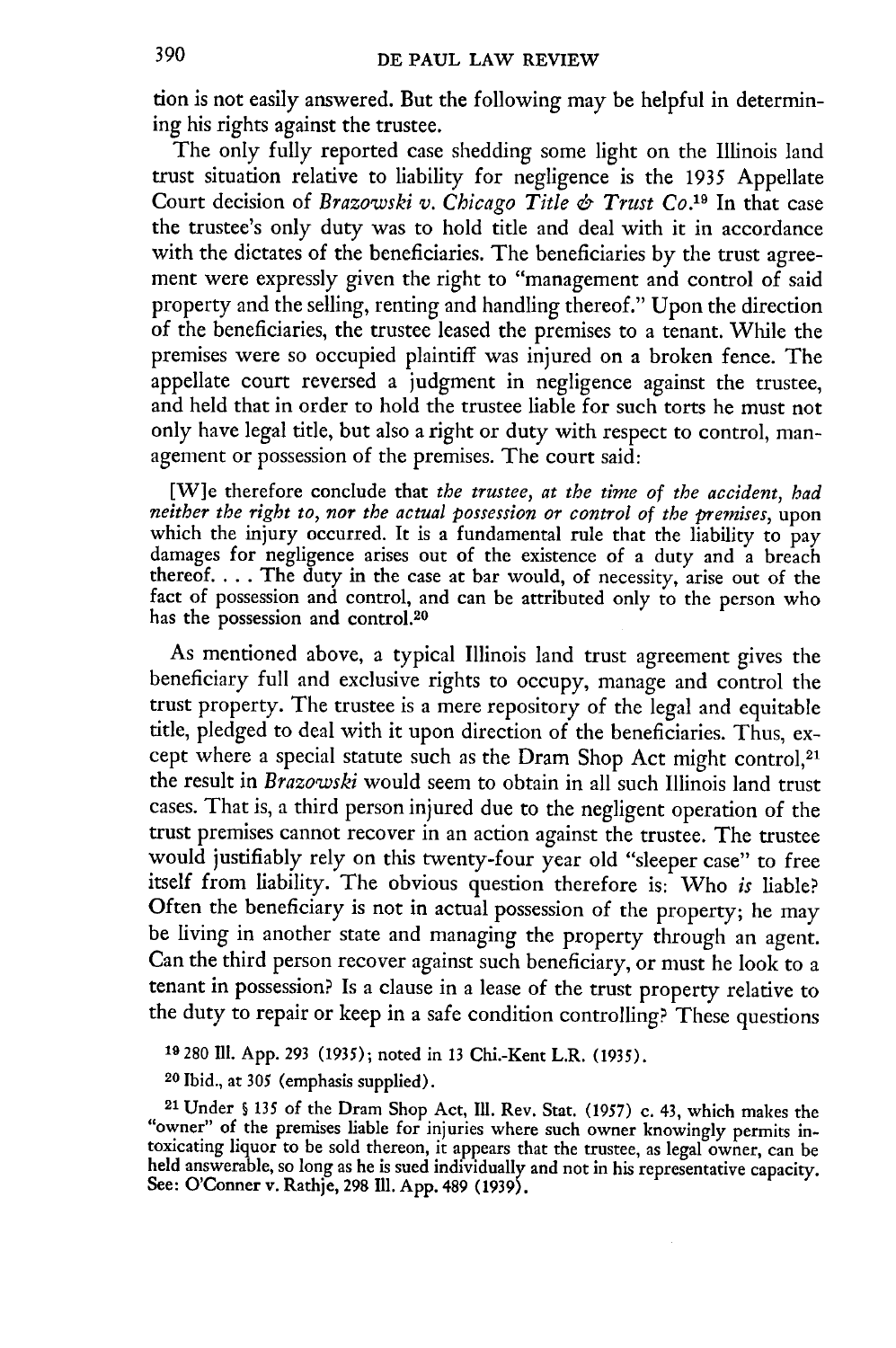cannot now be answered due to the absolute dearth of case law in Illinois.22 Perhaps the only equitable solution can come from legislative enactment.

When we compare the holding of the *Brazowski* case with the common law land trust cases, we find no real difference in rules, but only in the factual makeups of the two types of trusts. *Schmidt v. Kellner*,<sup>23</sup> involved a common law land trust whereby the trustee had the right to possession and control of the premises. The trustees leased the premises and, during such lease, a roof water tank crashed through the ceiling and killed an employee of the lessee. Her estate brought suit in negligence against the trustees. It was held that the trustees were personally liable in negligence. The supreme court stated:

In a court of law a trustee having the legal title to real estate, *together with the right of possession,* is regarded as the owner of the property, having all the rights and subject to all the liabilities of ownership **....** The duties of the trustee as owner make him personally liable for torts committed by him or by his agents or servants in his employ.<sup>24</sup>

This is a sound statement of the common law rule. That is, the trustee of a common law land trust is liable in tort to third persons injured by the negligent operation of the premises. <sup>25</sup>

The *Schmidt* and *Brazowski* decisions are distinguishable solely on the basis of the trust instruments involved in each case. In *Schmidt,* the ordinary common law forms were used; duties of management and control and the right to possession were in the trustee. In *Brazowski,* under the peculiar Illinois land trust agreement, these duties and rights were reserved to the beneficiary; the trustee had no such rights or duties.

We must not take *Brazowski* to mean that the trustee in an Illinois land trust is *never* liable in negligence. There can be an Illinois land trust agreement whereunder the trustee is given some active duties with respect to the management, possession and control of the res. In such case there would be a *duty* in the trustee, the breach of which would render him liable. In short, liability pivots on possession.

#### OTHER CHARACTERISTICS

*Dower.-The* Illinois Statute on dower reads:

A surviving spouse, whether husband or wife, may become endowed of a third part of all real estate of which the decedent was seized of an estate of inheritance at any time during the marriage. . . .<sup>26</sup>

<sup>22</sup> Whittaker v. Central Trust Co., 270 Ill., App. 614 (1933), is an abstract decision involving facts similar to those of Brazowski and which also held the trustee not liable in negligence.

**23 307** Ill. 331, 138 N.E. 604 (1923). **24** Ibid., at 336, 606 (emphasis supplied). **<sup>25</sup>**Everett v. Foley, 132 111. App. 438 (1907). **26 Ill.** Rev. Stat. **(1957)** c. 3, **S** 170.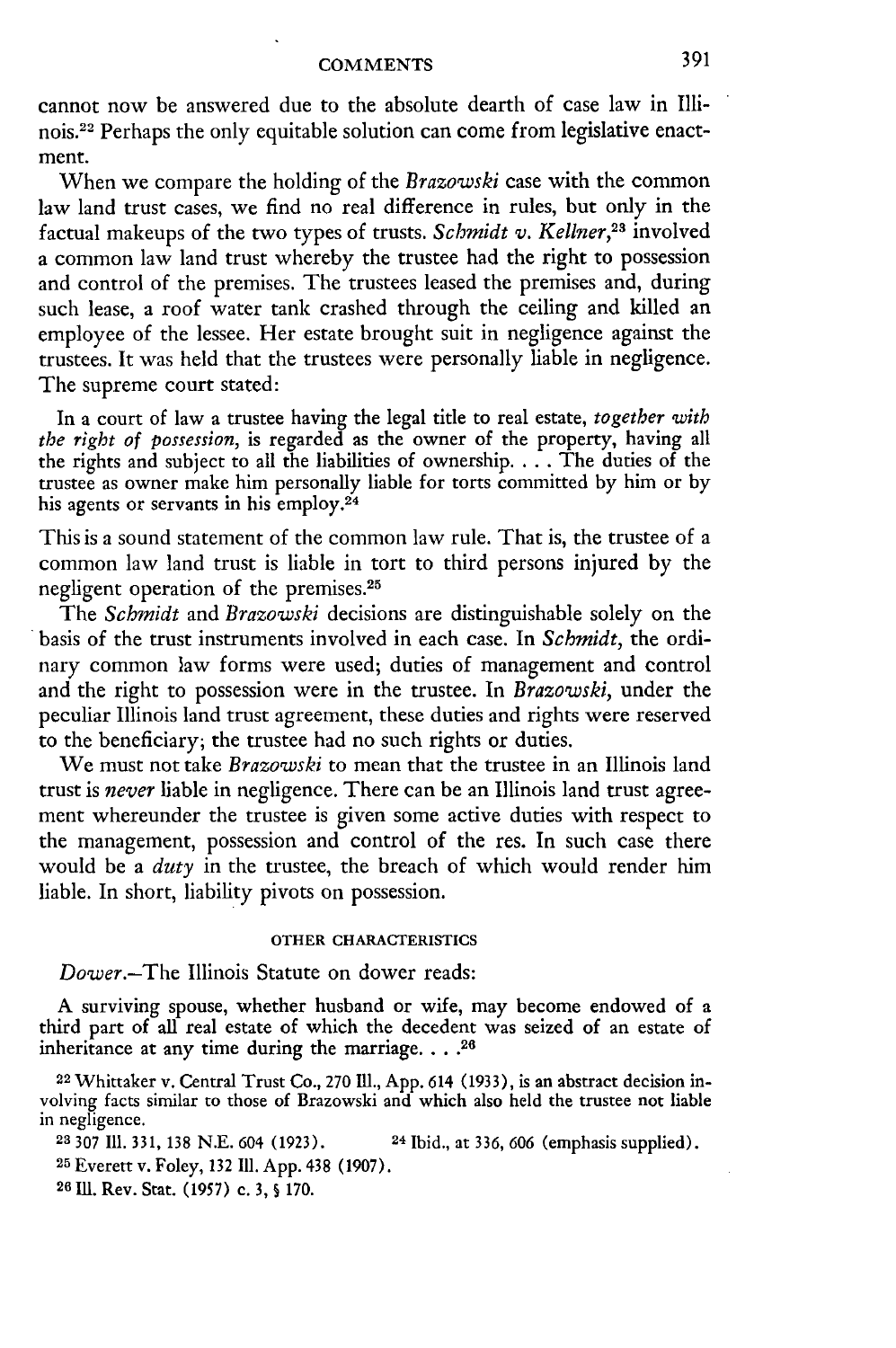In adherence to this statute and the common law, the Illinois Supreme Court has held that dower does not attach to personal property, $27$  but only to real estate of which the decedent was seized of some legal or equitable title. 28 Although there are presently no decisions stating that the surviving spouse of a beneficiary of an Illinois land trust has no dower, the result follows logically from the fact that the cestui's interest has been held to be personal property.<sup>29</sup> This is, of course, contrary to the common law land trust where the surviving spouse has statutory equitable dower in the beneficiary's interest.<sup>30</sup>

Homestead.-Homestead rights in Illinois are controlled by statute.<sup>31</sup> Such rights are given to anyone rightfully possessed of lands by lease or otherwise. The beneficiary in an Illinois land trust retains sole and exclusive right to possession of the property. Therefore, a beneficiary occupying the land as a residence is entitled to his homestead because he satisfies the possessory requirement of the Homestead Act.32 His position is further strengthened by the fact that any holder of a possessory interest in land may invoke the aid of the statute, without regard to the extent of his title.<sup>33</sup>

*Agency.-While* under certain circumstances there might be a principalagent relationship between the trustee and the beneficiary in an Illinois land trust, the status does not exist merely from the fact that there is a trust. In *Gallagher & Speck v. Chicago Title & Trust Co.,3 <sup>4</sup>*the beneficiary of an Illinois land trust had arranged to purchase a steam heating plant for an apartment building held in trust. When the bill was not paid, the contractor sued the trustee in assumpsit. The Appellate Court held the trustee not liable since there was no evidence to support the view that the beneficiary was the agent of the trustee for the purchase of anything. The following language of the court is important:

[T]he recorded deeds, of which the public must take notice, provided that while the full legal and equitable title was conveyed to the defendant (trustee), such title should be held in trust under the provisions of an agreement which left the *cestui que trust* an interest in the "earnings, avails and proceeds arising from the disposition of the premises." This was constructive notice to the public that while the defendant held the *title* to the premises, someone else

**27** Clark v. Hanson, **320 Il.** 480, **151 N.E.** 369 (1926).

**<sup>28</sup>**Nicoll v. Ogden, 29 Ill. 323 (1862).

29 Breen v. Breen, 411 **I11.** 206, 103 N.E.2d 625 (1952); Duncanson v. Lill, 322 **Ill.** 528, *153* N.E. 618 (1926).

**30 111.** Rev. Stat. (1957) c. 3, § 170: "... Equitable estates are subject to the right to elect to take dower...." Nicoll v. Miller, 37 Ill. 387 (1865); Nicoll v. Ogden, 29 **Hl.** <sup>387</sup> (1865).

**31 111.** Rev. Stat. (1957) c. *52, §* 1. **33** Watson v. Saxer, 102 II. 585 (1882).

**32 39** II. L.Rev. **216** (1945). 34 238 Ill. App. 39 (1925).